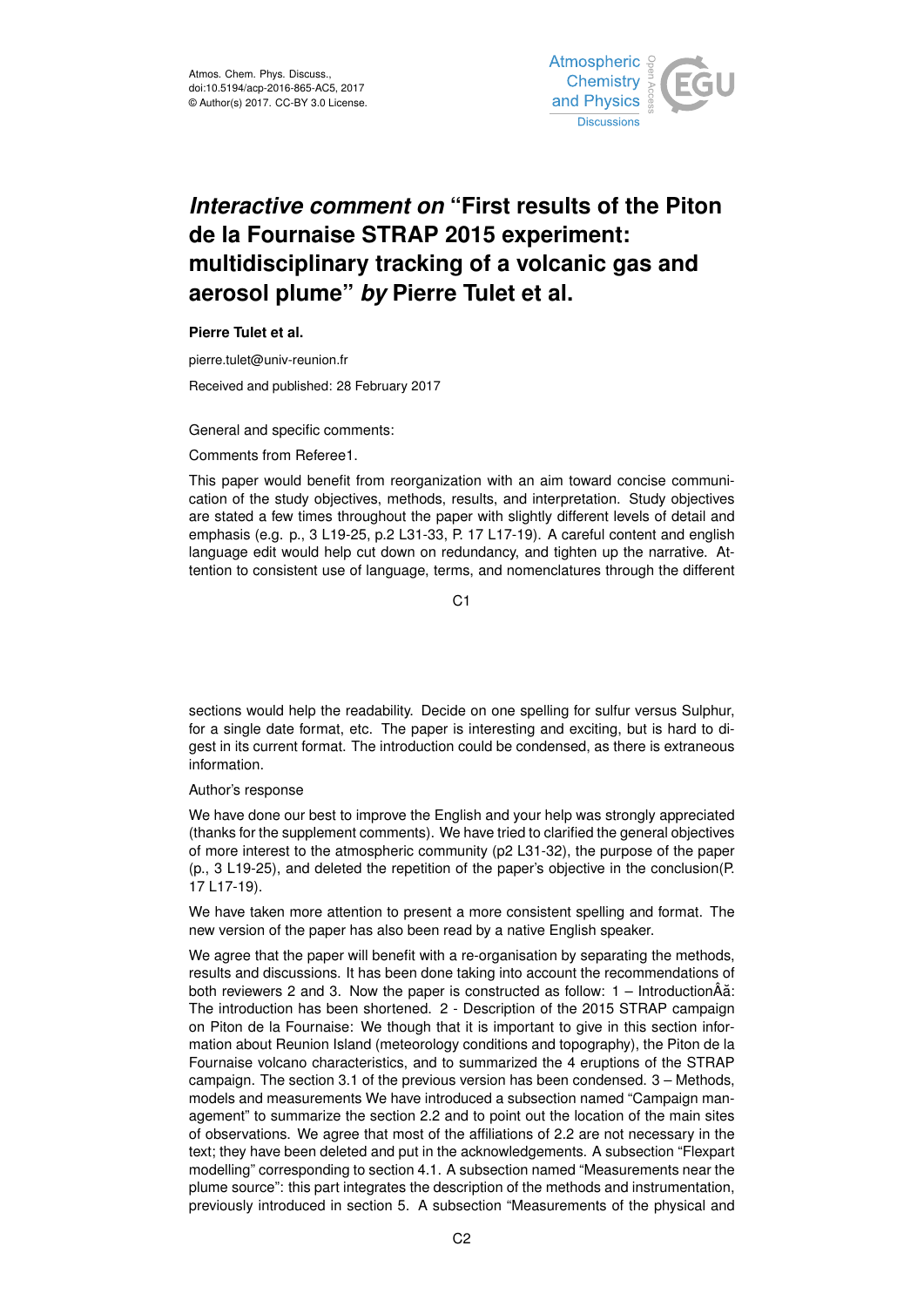chemical properties of the plume" which contains the technical elements and measurement methods introduced in the previous sections 6, 7 and 8. 4 - Preliminary results The results have been separated into three subsections of results and figures descriptions. "Simulation of the regional distribution in 2015": this part corresponds to section 4.2 "Plume geometry and gas emissions at the volcanic vent": this part corresponds to section 5 excluding the technical elements introduced in the new section 3. "Examples of volcanic plume distribution and chemical properties": this part groups the results of distal plume measurements at (sections 6, 7 and 8 of the previous version). 5- Discussion This new section has been purposed by both reviewer 2 and 3. This section contains the discussion of results previously introduced in the conclusion. 6 – Conclusion The conclusion has been modified and place the new observations made from measurements presented in this paper into the context of past studies at Piton de la Fournaise and other volcanoes.

# Comments from Referee

2. Gas section (section 5) and references to gas measurements. The plots and interpretation in this section could use some revision and clarification a. In plot 6, I don't see the pulse of SO2 observed at the end of phase 1 (noted in the section text and conclusions). Since Novac data can have strong anomalies due to atmospheric effects, wind, etc., it would be good to corroborate the novac data with emission rates from the mobile DOAS from Sept. 7, 11, 18 to confirm your observation. Plotting all the mobile data on figure 6 seems important. b. It seems that the data in fig. 6 plot would be much easier to see if it were a scatter plot rather than column plot. E.g. in conclusions "During most of the eruption, SO2 fluxes have been lower than 1.5-2 kt day−1." It is actually hard to see that the red columns are in that range because of the error bars, which focus your eye on the max error bar value rather than the data points. Or is there some other reason you have it as a column plot? c. Figure 6. caption: 'The uncertainty comes from the spectroscopic retrieval, radiative transfer, wind direction and speed, and plume height. This uncertainty is used in the computation of the daily mean values

C3

as presented in Figure 5.' Can you explain how this was done? Both the calculation of the uncertainty, and how it is used to calculate the daily mean values? Or send readers to a reference, if it is published elsewhere?

# Author's response

a. SO2 fluxes obtained by portable DOAS and calculated using the Salerno et al., (2009) approach have been added to Table 1. Even if it is tricky to compare average daily fluxes (NOVAC; fig. 5) and multiple daily scans (NOVAC; fig. 6) with single portable traverses, both methods are in reasonable good agreement (Table 1) , as it can be seen in Figure (below):

a, b. The referee points out correctly that Fig. 6 shows large uncertainty ranges and that, based on this figure, the interpretation of changes of activity seems questionable. However, the best estimate of daily SO2 emission, on which the interpretation of eruptive activity is based, is that of Fig. 5. The reason why they seem to differ, is that Fig. 6 shows the results of individual scan measurements that detected the plume. A careful uncertainty analysis was performed for each individual scan measurement, because of highly changing measurement conditions. For example, a plume can be observed completely above the horizon in one scan, and then decrease in altitude some minutes later affecting the accuracy of the flux measurement. Presenting all scans with their uncertainty makes look the plot dominated by those measurements with large uncertainty (notice that a single day may have up to  $iA\lambda$ 50 scans), but we think the plot actually shows that the uncertainty varies among measurements and that some may indeed be quite large, presenting a challenge for interpretation. To compute a reasonable estimate of the daily mean value and its standard error (shown in Fig. 5), all valid scan measurements within a day are combined, weighting them according to their individual uncertainties, as explained succinctly in the caption of Fig. 6. By these approach, not only the mean value is more representative of the daily emission, but also the standard error accounts for the fact that the larger the number of validated measurements, the more representative the statistic. In any case, we have remake Fig. 6 changing scale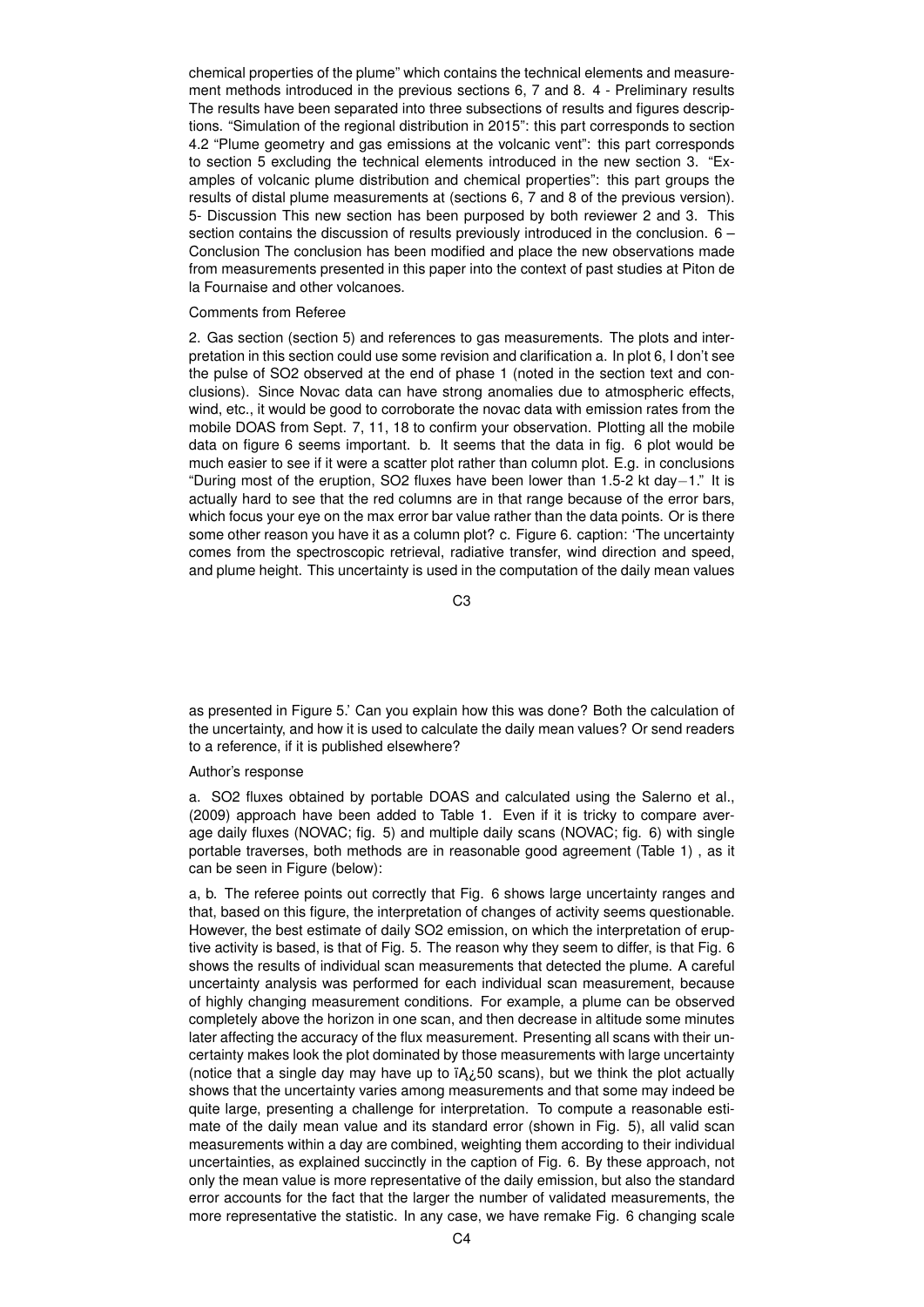and using scatter points instead of columns, for better readability.

c. There is an unpublished PhD thesis (Arellano et al., 2014, Chalmers University of Technology) describing in detail the methodology behind the uncertainty calculation and the computation of daily statistics. Each scan has its own uncertainty analysis based on sampling of distributions of error for each of the variables (column density, wind speed, plume height, plume direction). The daily average is calculated as a weighted mean that favours measurements with lower uncertainty. The standard error is calculated taken into account the individual uncertainties and of course the number of valid measurements on each day. We did not abound in details in the manuscript to avoid giving too much emphasis to this technique, but included Fig. 5 to show that obtaining daily statistics is not a simple matter of averaging measurements because the quality of the measurements may vary considerably even within a single day.

# Comments from Referee

i. The labeling/notations on the 2 FLIR images are inconsistent with each other, and would be better if they were similar (e.g. you might have a single box for the max pixels in the image like for the bottom left image)

ii. Can you say something about the FLIR images, rather than just present them? Are they included to emphasize the less vigorous eruption during May as compared to august? Or is there another point you are wanting them to demonstrate?

iii. The Photo beneath the multi-gas plots detracts from the data plot, and should either stand on its own if you feel it is showing something of importance, or remove it. The plot axis labels cannot be read easily on the MultiGAS plots, and need to be increased in size, and the plots presented in a larger format. Can you explain the trend in the different species, and if you think the concentrations make sense based on the plume traverse? e.g. Should the SO2 and CO2 anomalies be better correlated if they are from the plume, or are the instrument response times contributing to the lack of coincidence of peaks? Might you plot the C/S and H2O/CO2 that are described in the text? It is

 $C<sub>5</sub>$ 

hard to take away anything from these plots in the current presentation.

iv. Are there some interesting differences in the multi-gas data for the 2 different eruption regimes (May versus August-October)? might you show the data more clearly and completely since the text emphasizes this gas data?

v. Important to add emission rate for the SO2 column amount profile plot. While this profile is interesting for people familiar with the technique, a plot of the mobile doas emission rates for the long eruption seems important in addition to this column amount plot.

# Author's response

Fig. 7 has been modified.

i. Two new IR images of the beginning of the August 2015 eruption have now been included with the aim at highlighting the fast evolution from linear to spot source for the plume emission. The text has been modified accordingly.

ii. The MultiGAS figure has been changed; the original image of the results obtained by helicopter flight has been replaced with a typical ground based measurement performed in near field close to the high temperature source; correlated peaks in MultiGAS measurements have been evidenced.

iii. MultiGAS data show relatively moderate change in time, as discussed in the text; however their detailed presentation and interpretation is the topic of a distinct paper (in preparation) which integrates a larger geochemical dataset (bulk rocks; melt inclusion; mineral phase equilibria; gas fluxes and molar ratios)

iv. SO2 emission rates estimated using mobile DOAS have been reported in Table A2.

v. Emission rate has been on the SO2 column amount profile plot (Fig. 7).

Comments from Referee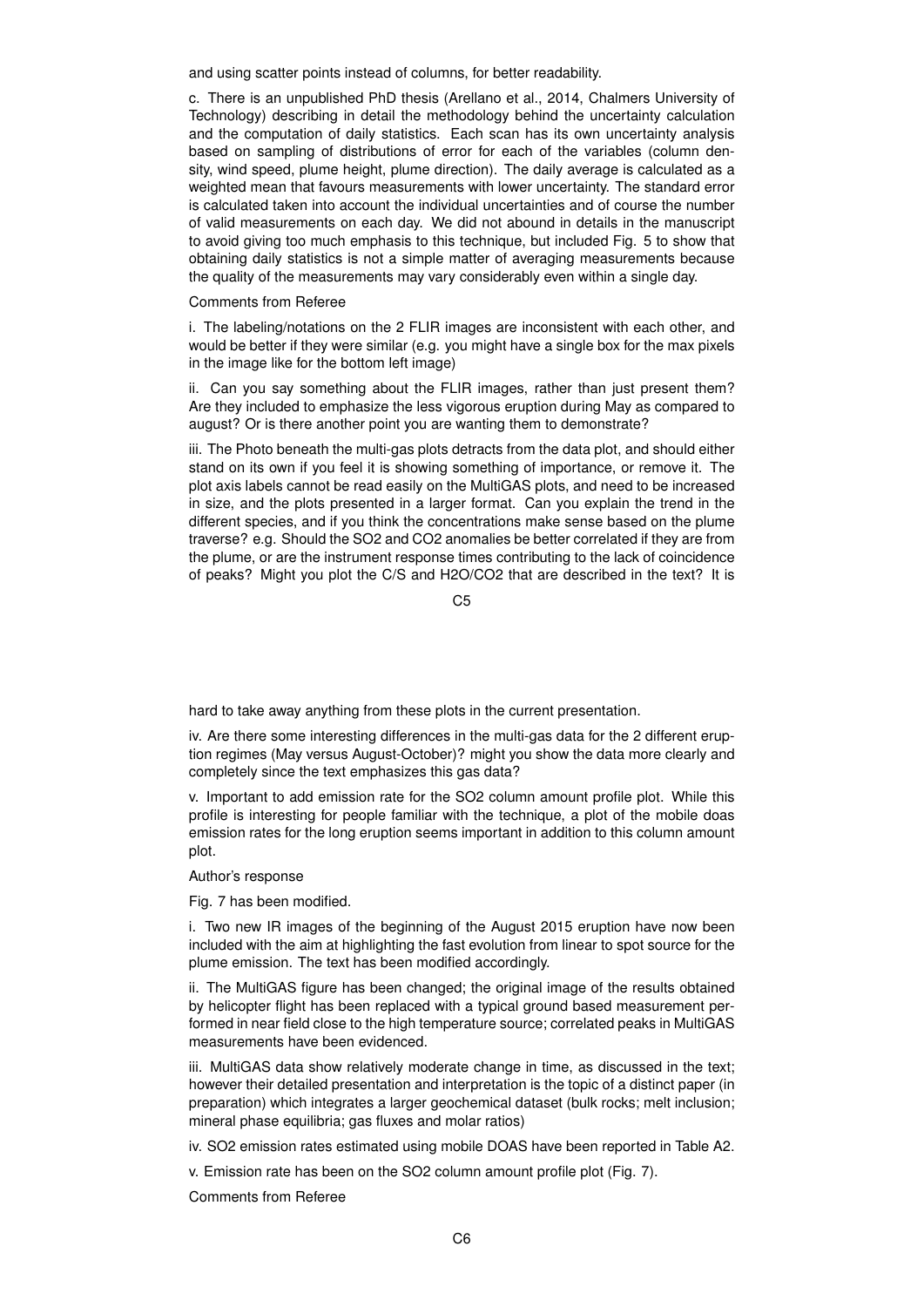3. Conclusions a. The discussion of the preliminary data, and the relationship of the various data sets to each other, deserves its own section.

b. The emission rates for CO2 and H2O are not reported in the paper, although it is referred to in the conclusion. It seems a table with the reported values scattered through ut the paper, and repeated in the conclusions could help the reader (gas emission rate data, Lidar coefficients, LR, particle numbers, etc.). I think such a table could be useful for others looking into plume dispersion and chemistry at their own volcanoes.

4. References – since you refer to radiative transfer a couple of times in the paper, it would be good to add a reference. Kern, C. et. al, 2012 (or other).

# Author's response

The discussion of the preliminary data has been now put in a separate section (section 5). It is complicated to summarize all the observations in one table due to the disparity of measurements types and their duration. We have chosen to introduce four tables (two in the main text table 1 and table 2 and two in the appendix table A1 and table A2), and one figure for the Maido observatory (permanent observation). It is not possible to summarize in one table all LIDAR measurements (more than 600 profiles). A dedicated paper is in preparation. We hope that the re-structuration of the paper will be clearer for readers.

The reference to Kern et al., 2010 has been added in the corresponding mention to radiative transfer effects and the reference list.

Minor comments:

Comments from Referee

1. It would be helpful for the maps to have a N arrow and a scale

Author's response

The new Figure 1 have a scale in the bottom part of the picture and a N arrow.

#### C<sub>7</sub>

# Comments from Referee

2. Since you are reporting SO2 to 1 ppb, you might want to state the sensitivity and resolution of the pulse fluorescence SO2 analyzer.

Author's response

The limit of detection of the SO2 analyzer is 50 ppt (0.05 ppb). This instrument is used for air quality studies and it is able to measure low level concentrations (e.g. at the free troposphere or rural areas). The sentence has been modified

Author's changes in manuscript

The new sentence is: "Gas phase measurements of sulphur dioxide were made using a UV Fluorescence SO2 Analyzer (Teledyne, model T100U), which relies on pulsed fluorescence and has a detection limit of 50 ppt (i.e. 0.05 ppb)."

#### Comments from Referee

3. p. 14 L 16-18. Your use of the terms 'course' and 'fine' to describe your particle size cut is unconventional for most of us who think of fine particles as PM2.5. Could you quality your description with a caveat like 'course particles as defined in this study'? Or use some other term to refer to the two size fractions you are discussing?

#### Author's response

In atmospheric aerosol science fine particles are related to sub-micron-size particles (PM1 with diameter  $< 1 \mu m$ ). Ultra-fine particles characterize aerosols with a size below the accumulation mode (diameter < 100 nm). The coarse particles have diameter greater than 1  $\mu$ m.

The AIS and the nanoCPC system installed at the Maïdo observatory are able to count particle number at 5 nm (nucleation mode). We agree that we are not in the range of particles usually observed in volcanic sources (e.g. supermicronic size - coarse mode for ashes). This is the reason why we have given precise size information in the paper,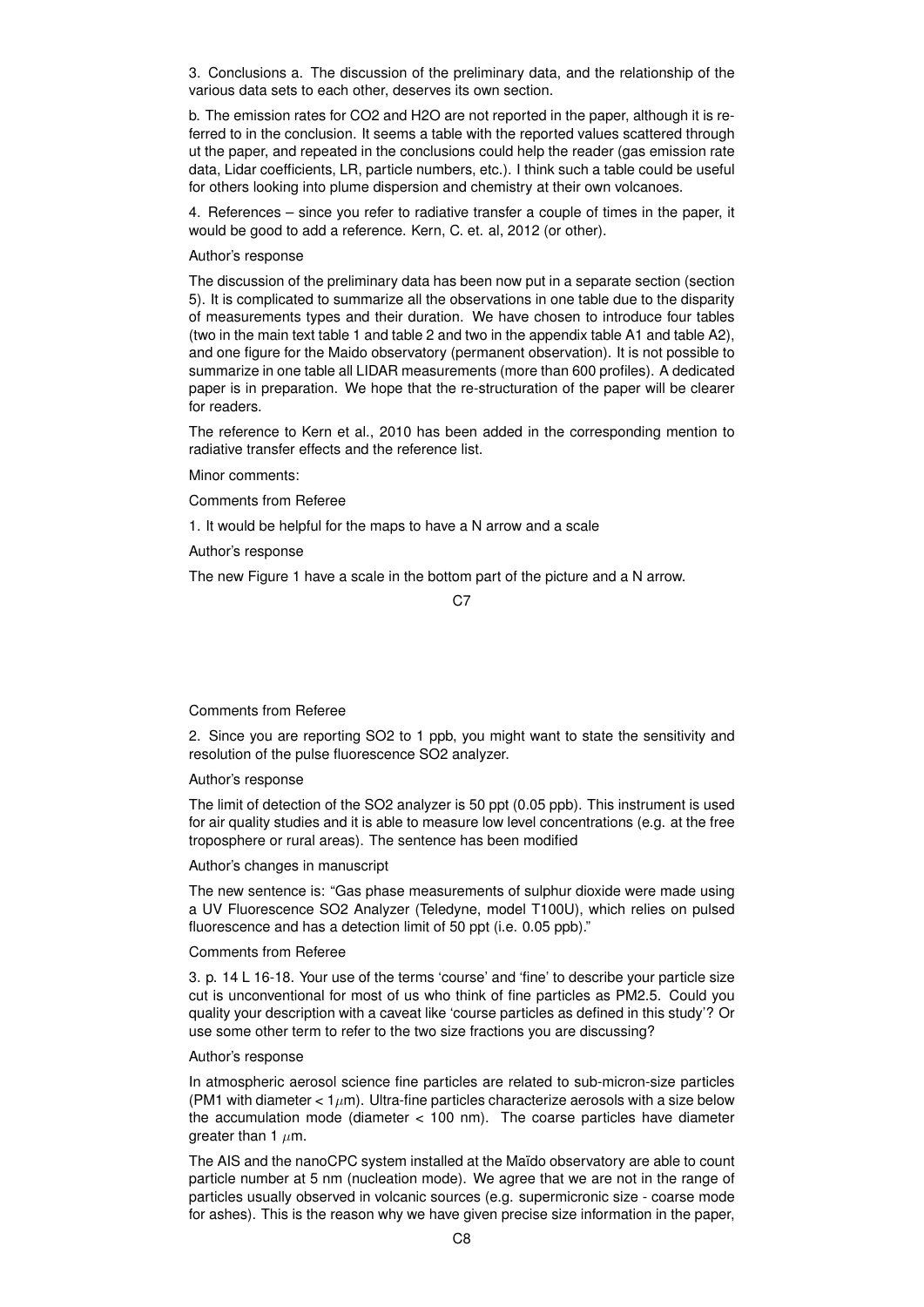as follows:

- ultrafine particles (Dp < 100 nm) - fine particles (Dp < 1  $\mu$ m) - coarse particle (Dp > 1  $\mu$ m)

Author's changes in manuscript

New sentences are:

"Meanwhile, there was a moderate increase in coarse particle concentrations (particle diameter Dp > 1  $\mu$ m)."

"It is very likely that the particles in the volcanic plume were generated by oxidation of volcanic SO2 and subsequent particle nucleation or by condensation of volatile compounds onto pre-existing fine particles (Dp <  $1 \mu$ m)."

"The morning advection of a relatively wide range of ultrafine particles (Dp < 100 nm) to the Maïdo station indicates that nucleation and early growth takes place already at the vicinity of the crater, and continues within the plume at least up to the Ma\"ido station."

Comments from Referee

4. P. 14 L22. Figure 10 suggests SO2 is west of the vent, so the text is confusing since it states 'east'.

Author's response

It was an error (thanks). The sentence has been corrected in the new version.

Comments from Referee

5. P. 14, L33. Do you mean 'volcanic aerosol-free air masses'? Otherwise, it is confusing - since particle size distribution in aerosol-free air masses doesn't make sense.

Author's response

We mean "volcanic aerosol-free air masses". Thanks for this remark. Is has been

C9

corrected in the new version.

Comments from Referee

6. The red text on figure 1 is not legible. Can you use a color that more strongly contrasts, and with better resolution?

Author's response

You are right. The colour of the text has been changed to white and the size of the figure increases.

Comments from Referee

7. P. 16 L 7-8. Can you reorganize this sentence so that it is clearer? You could start the sentence with 'Examples of the evolution. . ..' And omit the first 5 words.

Author's response

The sentence has been modified.

Author's changes in manuscript

Examples of the fast growth of cluster ions to larger sizes can be followed on the SMPS size distributions up to 50 nm on 1-2 September, and 100 nm on 20-21 May.

Comments from Referee

8. Figure 2. Might you Label the contour lines with elevation, for people not familiar with the topography? Fig.1 helps, but you could help your reader out by labeling it in fig. 2.

Author's response

It has been done for figures 2, 3, 8, 9 and 10. Now dotted lines represents in red the topography at 2000 m asl and in black the topography at 1000 m asl.

Comments from Referee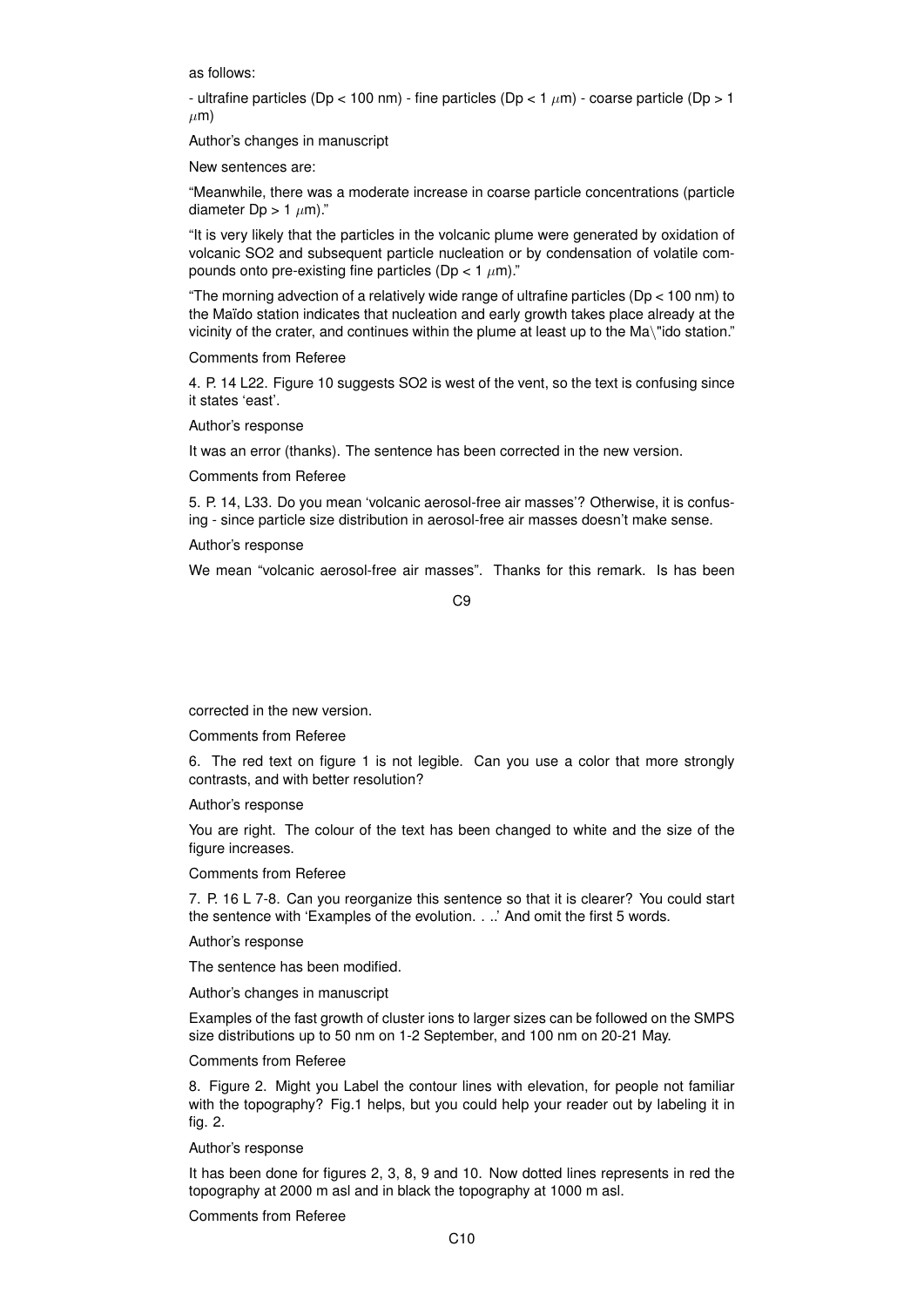9. P. 16 L21-22. The wording of this sentence is unclear as you seem to be calling the sulphuric acid the precursor gas.

#### Author's response

The word precursor is deleted.

Author's changes in manuscript

The sentence is now: "Due to its low saturated vapour pressure under typical atmospheric temperatures (Marti et al., 1997), the common assumption in the scientific community is that the sulphuric acid is the main gas responsible for the nucleation processes."

Comments from Referee

10. Can you mention the double maxima modelled in fig 9 bottom left in the final sentence of section 6? Or is it explained somewhere else? What might cause that?

Author's response

This double maxima is related to the modification of wind intensity above the vent. So the volcanic air mass loads different quantity of volcanic pollutant during its passage above the emission aera.

Author's changes in manuscript

The new sentences are: "On 2 September 2015, the plume was forecasted to be located north-west of the volcano. Two maxima were modelled by FLEXPART (above the OVPF and above the Maïdo area) in relation with the evolution of the wind intensity above the vent."

Comments from Referee

11. For plots, state in captions or axis label if altitude is agl or asl

Author's response

C11

It has been corrected.

Comments from Referee

12. Is the 6.8 kt/d SO2 data point noted in the conclusion (and in the earlier text) on the plot?

Author's response

Figure 6, which shows individual scan measurements shows these values, as discussed in the text. See above for changes done on this figure for better readability.

Technical comments:

Comments from Referee

1. Identify acronyms with first use. While some sections do a good job of this, the Introduction needs attention. The subsequent sections don't have to repeat it, but watch for how the different authors use the acronyms so there is consistency throughout the paper. P. 15: ASQUA, ACTRIS – are these defined somewhere?

Author's response

ASQUA, VACC are deleted. ACTRIS is now defined.

Author's changes in manuscript

"The quality of the DMPS measurements was checked for flow rates and relative humidity according to the ACTRIS (Aerosols, Clouds, and Trace gases Research InfraStructure Network) recommendations (Wiedensohler et al., 2012)."

Comments from Referee

2. L26 p.3 –Do you mean topography rather than morphology?

Author's response

Yes, it has been corrected.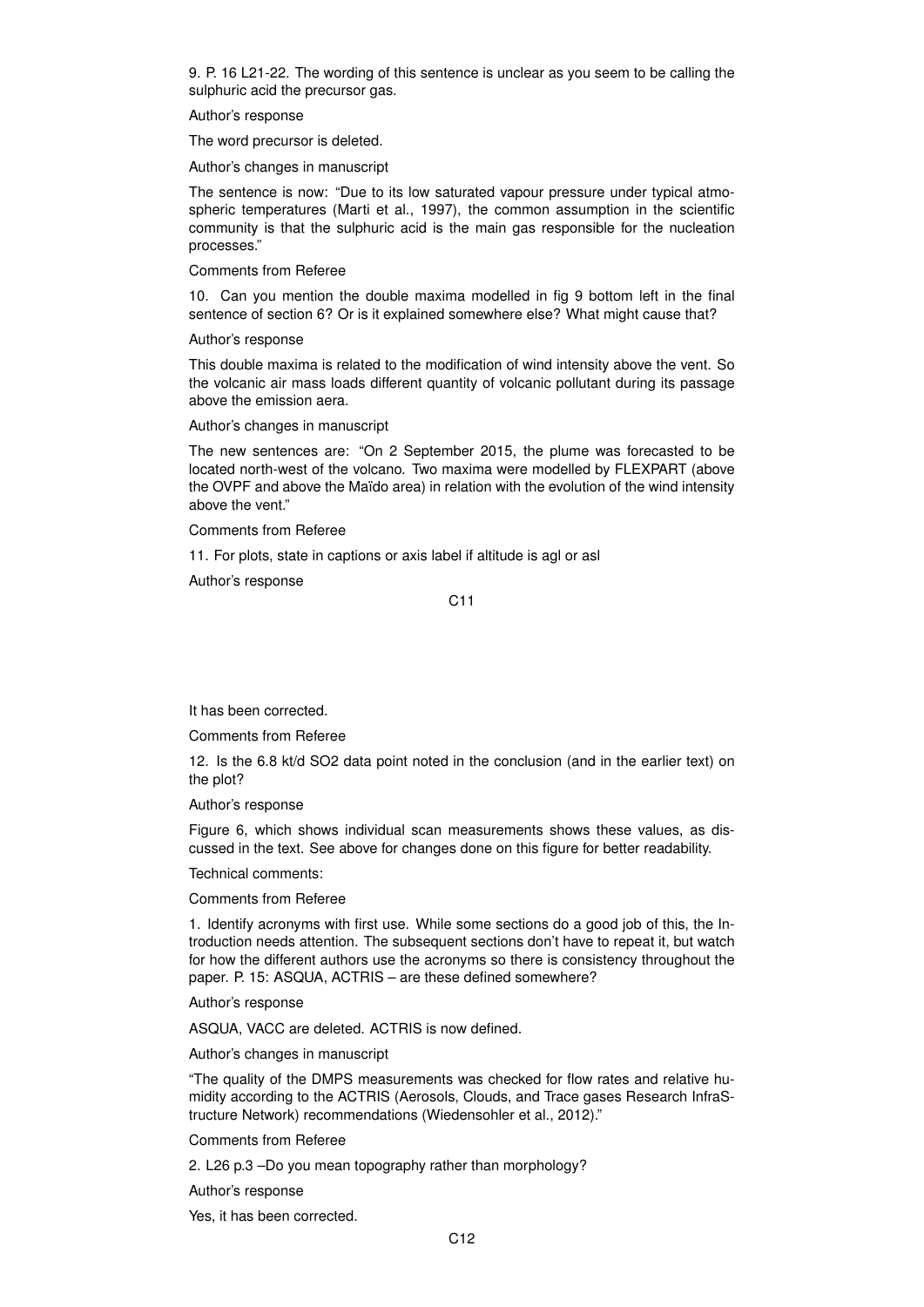Comments from Referee

3. L14-15 p. 4 – suggest revision of sentence: The Observatoire Volcanologique du Piton de la Fournaise (OVPF/IPGP) manages the monitoring networks on the island, allowing the observatory to follow eruptive and specific volcanic events, and to describe their time and space evolution.

Author's response

It has been modified.

Comments from Referee

4. L 17 p. 4- replace Internationals with International

Author's response

Thanks, this sentence has been deleted in the new version.

Comments from Referee

5. P. 12-13, look carefully at the use of the word 'aerosols' versus 'aerosol' in this section.

Author's response

We have corrected it in the text.

Comments from Referee

6. P. 13 – both UTC and local time are provided in the discussion which is helpful. Consider doing this in key sections where you are describing a process that is dependent on diurnal orographic meteorology.

Author's response

It has been done.

## C13

Comments from Referee

7. Global replace of 'pick up' with pick-up or 'pick-up truck'

Author's response

In the new version we have changed "pick up" by "pick-up truck".

Comments from Referee

8. Caption for fig. 10 – recommend clarifying sentence 2. "The flight path is coloured as a function of the measured..."

Author's response

Thanks, the sentence of the caption has been modified.

Comments from Referee

9. P.16 L26. This sentence needs to be clarified. '. . .because it depends whether the volcanic plume arrives at the station.' Do you mean it depends on 'when' it arrives? Or 'when and if' it arrives?

Author's response

We agree that the sentence was unclear. The new sentence is "Unlike other parameters, for instance anthropogenic pollutants, the SO2 concentration variation is not periodic because it depends on whether the volcanic plume is advected to the station or not"

Comments from Referee

10. P. 16 L33-34. This sentence needs reorganization and grammar corrections.

Author's response

The sentence has been rephrased as "For the case of 20 May, it is possible that newly formed particles are grown by condensation to sizes above the detection limit of our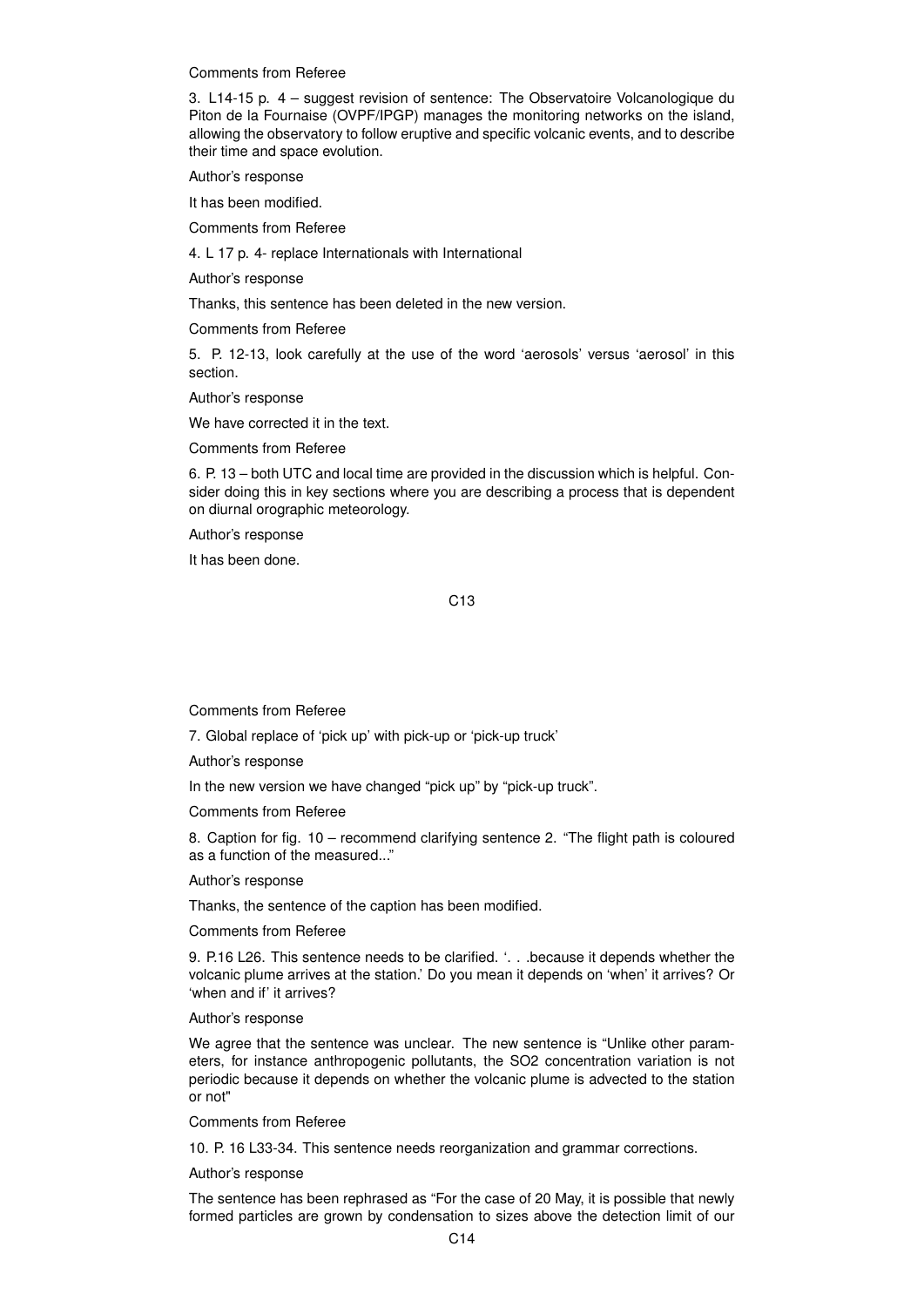instrumentation."

Comments from Referee

11. P. 17 L2-4. This sentence needs to be rewritten, as it is very hard to follow.

Author's response

The sentence is now written as: "Then the variability of the correlation between the new particle formation rate and sulphuric acid will be further studied for other case studies. This will allow to derive, for the first time to our knowledge, a parameterization of nucleation rate specific to volcanic plumes."

Comments from Referee

12. Global replace 'researches' with 'research'

Author's response

Thanks, it has been done.

Comments from Referee

13. Figure 14. It would be kind to your readers to label the DMPS and AIS panels more clearly. Also, might want to make scale label and caption consistent (chose either cm-3 or #/cm)

Author's response

The Figure 14 has been modified. We have chosen cm-3 to be consistent with the rest of the paper.

Comments from Referee

14. Alternate wording suggestions have been included in a pdf version of the manuscript for many technical issues, but will not take the place of a through English language edit.

C15

Author's response

Thanks for this work. It was very helpful. We have done our best to improve the English and the new version of the paper has now been read by a native English speaker.

Comments from Referee

(Table A1): the numbering of this table seems unusual.

Author's response

This numbering came from latex Copernicus package (it is automatic). So it is the format asked by the ACP. Table 1, 2 are numbering for the main text whereas A1, A2 corresponds to appendix.

Comments from Referee

"One explanation could be attributed to a subsidence..." : grounding? or sinking? subsidence generally refer to solid surfaces

Author's response

In meteorology the term "subsidence" is largely used to refer to downward transport of air masses.

Comments from Referee

"One can also notice a fresh crossover of aerosols plume starting at 11 UTC, credibly coming directly from the vent."Âă: introduction?

Author's response

We are not sure to understand this comment placed in the supplement document.

Author's changes in manuscript

We purpose to rephrase as: "The LIDAR backscattered signal increases from 2.2 up to 2.6-3.5 (au) between 0 and 500 m agl at 10:30 UTC (14:30 h LT) until the end of